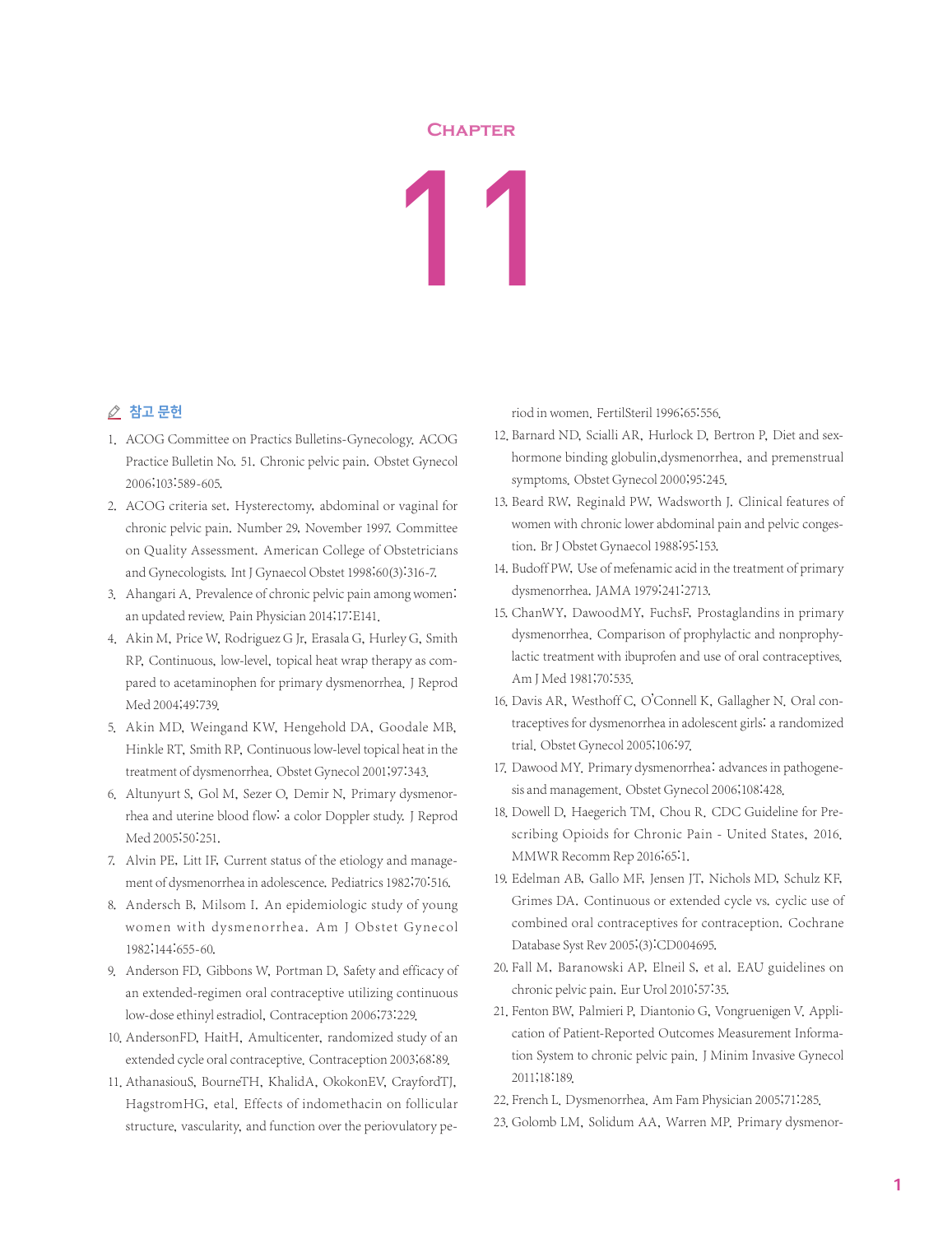rhea and physical activity. Med Sci Sports Exerc 1998;30:906.

- 24. Gyang A, Hartman M, Lamvu G, Musculoskeletal causes of chronic pelvic pain: what a gynecologist should know. Obstet Gynecol 2013;121:645.
- 25. Harel Z, Biro FM, Kollar LM. Depo-Provera in adolescents: effects of early second injection or prior oral contraception. J Adolesc Health 1995;16:379.
- 26. Heikinheimo O, Gemzell-Danielsson K. Emerging indications for the levonorgestrel-releasing intrauterine system (LNG-IUS). Acta Obstet Gynecol Scand 2012;91(1):3.
- 27. Hellman KM, Patanwala IY, Pozolo KE, Tu FF. Multimodal nociceptive mechanisms underlying chronic pelvic pain. Am J Obstet Gynecol 2015;213:827.e1.
- 28. Henzl MR, Buttram V, Segre EJ, Bessler S. The treatment of dysmenorrhea with naproxen sodium: a report on two independent double-blind trials. Am J Obstet Gynecol 1977;127:818.
- 29. Hickey M, Ballard K, Farquhar C. Endometriosis. BMJ 2014;348:g1752.
- 30. Howard FM. Chronic pelvic pain. Obstet Gynecol 2003;101:594.
- 31. Jarrell J, Arendt-Nielsen L. Evolutionary considerations in the development of chronic pelvic pain. Am J Obstet Gynecol 2016;215:201.e1.
- 32. Klein JR, Litt IF. Epidemiology of adolescent dysmenorrhea. Pediatrics 1981;68:661-4.
- 33. Larkin RM, Van Orden DE, Poulson AM, Scott JR. Dysmenorrhea: treatment with an antiprostaglandin. Obstet Gynecol 1979;54:456.
- 34. Latthe P, Mignini L, Gray R, Hills R, Khan K. Factors predisposing women to chronic pelvic pain: systematic review. Br Med J 2006;332:749.
- 35. Lee JC, Yu BK, Byeon JH, Lee KH, Min JH, Park SH. A study on the menstruation of Korean adolescent girls in Seoul. Korean J Pediatr 2011;54:201-6.
- 36. Lindh I, Milsom I. The influence of intrauterine contraception on the prevalence and severity of dysmenorrhea: a longitudinal population study. Hum Reprod 2013;28(7):1953.
- 37. Ling FW. Randomized controlled trial of depot leuprolide in patients with chronic pelvic pain and clinically suspected endometriosis. Pelvic Pain Study Group, Obstet Gynecol 1999;93:51.
- 38. Metheny WP, Smith RP. The relationship among exercise, stress, and primary dysmenorrhea, J Behav Med 1989;12:569.
- 39. Nickel JC, Tripp DA, International Interstitial Cystitis Study Group. Clinical and psychological parameters associated with pain pattern phenotypes in women with interstitial cystitis/

bladder pain syndrome. J Urol 2015;193:138.

- 40. Norman RJ, Wu R. The potential danger of COX-2 inhibitors. Fertil Steril 2004;81:493.
- 41. Owen PR. Prostaglandin synthetase inhibitors in the treatment of primary dysmenorrhea. Outcome trials reviewed. Am J Obstet Gynecol 1984;148:96.
- 42. Passavanti MB, Pota V, Sansone P, Aurilio C, Nardis LD, Pace MC. Chronic Pelvic Pain: Assessment, Evaluation, and Objectivation, Pain Res Treat 2017;2017:9472925
- 43. Possover M, Schneider T, Henle KP. Laparoscopic therapy for endometriosis and vascular entrapment of sacral plexus. Fertil Steril 2011;95:756.
- 44. Practice Committee of the American Society for Reproductive Medicine. Treatment of pelvic pain associated with endometriosis: a committee opinion. Fertil Steril 2014;101:927.
- 45. Prior JC, Vigna Y, Alojada N. Conditioning exercise decreases premenstrual symptoms. A prospective controlled three month trial. Eur J Appl Physiol Occup Physiol 1986;55:349-55.
- 46. Proctor ML, Murphy PA. Herbal and dietary therapies for primary and secondary dysmenorrhea. Cochrane Database Syst Rev 2001;(3):CD002124.
- 47. Richter HE, Holley RL, Chandraiah S, Varner RE. Laparoscopic and psychologic evaluation of women with chronic pelvic pain. Int J Psychiatry Med 1998;28:243.
- 48. Roumen FJ. The contraceptive vaginal ring compared with the combined oral contraceptive pill: a comprehensive review of randomized controlled trials. Contraception 2007;75:420.
- 49. Smith RP. Cyclic pelvic pain and dysmenorrhea. Obstet Gynecol Clin North Am 1993;20:753.
- 50. Speer LM, Mushkbar S, Erbele T. Chronic Pelvic Pain in Women. Am Fam Physician 2016; 93:380.
- 51. Stovall TG, Ling FW, Crawford DA. Hysterectomy for chronic pelvic pain of presumed uterine etiology. Obstet Gynecol 1990;75:676.
- 52. The 2015 EAU guidelines on chronic pelvic pain. http://www. uroweb.org/guidelines/online-guidelines/ (Accessed on November 22, 2015).
- 53. Tirlapur SA, Daniels JP, Khan KS, MEDAL trial collaboration. Chronic pelvic pain: how does noninvasive imaging compare with diagnostic laparoscopy? Curr Opin Obstet Gynecol 2015;27:445.
- 54. Tu FF, Beaumont JL. Outpatient laparoscopy for abdominal and pelvic pain in the United States 1994 through 1996. Am J Obstet Gynecol 2006;194:699.
- 55. Tu FF, Hahn D, Steege JF. Pelvic congestion syndrome-associated pelvic pain: a systematic review of diagnosis and management. Obstet Gynecol Surv 2010;65:332.